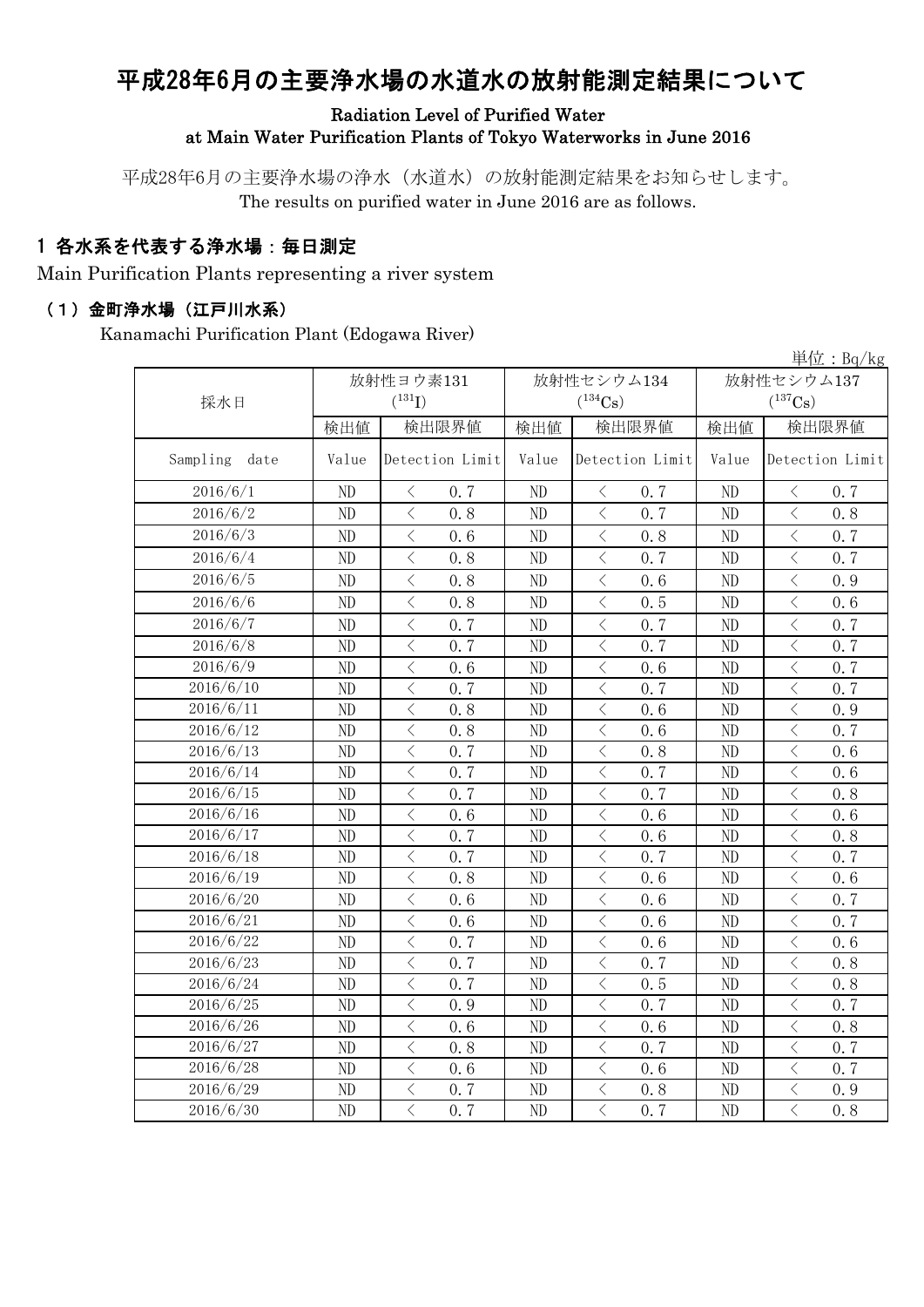### (2)朝霞浄水場 (荒川水系)

Asaka Purification Plant (Arakawa River)

|               |                |                                                  |       |                                                                                                                                                                                                                                                |              | 単位: $Bq/kg$                                      |  |
|---------------|----------------|--------------------------------------------------|-------|------------------------------------------------------------------------------------------------------------------------------------------------------------------------------------------------------------------------------------------------|--------------|--------------------------------------------------|--|
|               |                | 放射性ヨウ素131                                        |       | 放射性セシウム134                                                                                                                                                                                                                                     | 放射性セシウム137   |                                                  |  |
| 採水日           |                | $(^{131}I)$                                      |       | $(^{134}Cs)$                                                                                                                                                                                                                                   | $(^{137}Cs)$ |                                                  |  |
|               | 検出値            | 検出限界値                                            | 検出値   | 検出限界値                                                                                                                                                                                                                                          | 検出値          | 検出限界値                                            |  |
| Sampling date | Value          | Detection Limit                                  | Value | Detection Limit                                                                                                                                                                                                                                | Value        | Detection Limit                                  |  |
| 2016/6/1      | ND             | $\lt$<br>0.6                                     | ND    | 0.6<br>$\langle$                                                                                                                                                                                                                               | ND           | $\big\langle$<br>0.6                             |  |
| 2016/6/2      | N <sub>D</sub> | $\langle$<br>0, 6                                | ND    | $\langle$<br>0.6                                                                                                                                                                                                                               | ND           | $\langle$<br>0.6                                 |  |
| 2016/6/3      | ND             | $\langle$<br>0, 6                                | ND    | $\langle$<br>0.7                                                                                                                                                                                                                               | ND           | $\lt$<br>0.6                                     |  |
| 2016/6/4      | ND             | $\overline{\left\langle \right\rangle }$<br>0.7  | ND    | $\langle$<br>0.7                                                                                                                                                                                                                               | ND           | $\overline{\left\langle \right\rangle }$<br>0.7  |  |
| 2016/6/5      | ND             | $\lt$<br>0.8                                     | ND    | $\lt$<br>0.7                                                                                                                                                                                                                                   | ND           | $\overline{\left\langle \right\rangle }$<br>0.7  |  |
| 2016/6/6      | ND             | $\langle$<br>0.7                                 | ND    | $\hspace{0.5cm}\big\langle$<br>0.5                                                                                                                                                                                                             | ND           | $\lt$<br>0.8                                     |  |
| 2016/6/7      | ND             | $\langle$<br>0.7                                 | ND    | $\hspace{0.5cm}\big\langle$<br>0.7                                                                                                                                                                                                             | ND           | $\langle$<br>0.6                                 |  |
| 2016/6/8      | ND             | $\lt$<br>0.6                                     | ND    | $\, <\,$<br>0.8                                                                                                                                                                                                                                | ND           | $\langle$<br>0.6                                 |  |
| 2016/6/9      | ND             | $\langle$<br>0.6                                 | ND    | $\lt$<br>0.7                                                                                                                                                                                                                                   | ND           | $\lt$<br>0.7                                     |  |
| 2016/6/10     | ND             | $\langle$<br>0, 6                                | ND    | $\,$ $\,$ $\,$<br>0.6                                                                                                                                                                                                                          | ND           | $\lt$<br>0.6                                     |  |
| 2016/6/11     | ND             | $\langle$<br>0.8                                 | ND    | $\lt$<br>0.6                                                                                                                                                                                                                                   | ND           | $\overline{\left\langle \right\rangle }$<br>0.7  |  |
| 2016/6/12     | ND             | $\langle$<br>0.8                                 | ND    | $\langle$<br>0.6                                                                                                                                                                                                                               | ND           | $\langle$<br>0.6                                 |  |
| 2016/6/13     | ND             | $\lt$<br>0.6                                     | ND    | $\overline{\left\langle \right\rangle }$<br>0.6                                                                                                                                                                                                | ND           | $\overline{\left\langle \right\rangle }$<br>0.7  |  |
| 2016/6/14     | ND             | $\langle$<br>0.8                                 | ND    | $\,$ $\,$ $\,$<br>0.6                                                                                                                                                                                                                          | ND           | $\,$ $\,$ $\,$<br>0.8                            |  |
| 2016/6/15     | ND             | $\langle$<br>0.6                                 | ND    | $\lt$<br>0.7                                                                                                                                                                                                                                   | ND           | $\overline{\left\langle \right\rangle }$<br>0.5  |  |
| 2016/6/16     | ND             | $\lt$<br>0.7                                     | ND    | $\langle$<br>0.7                                                                                                                                                                                                                               | ND           | $\, < \,$<br>0.8                                 |  |
| 2016/6/17     | ND             | $\overline{\left\langle \right\rangle }$<br>0.7  | ND    | $\langle$<br>0.6                                                                                                                                                                                                                               | ND           | $\langle$<br>0.7                                 |  |
| 2016/6/18     | ND             | $\lt$<br>0.7                                     | ND    | $\lt$<br>0.7                                                                                                                                                                                                                                   | ND           | $\lt$<br>0.7                                     |  |
| 2016/6/19     | ND             | $\overline{\left\langle \right\rangle }$<br>0.7  | ND    | $\overline{\left\langle \right\rangle }$<br>0.7                                                                                                                                                                                                | ND           | $\overline{\left\langle \right\rangle }$<br>0, 7 |  |
| 2016/6/20     | ND             | $\langle$<br>0.8                                 | ND    | $\hspace{0.5cm}\big\langle$<br>0.5                                                                                                                                                                                                             | ND           | $\langle$<br>0.8                                 |  |
| 2016/6/21     | ND             | $\lt$<br>0.7                                     | ND    | $\, <\,$<br>0.7                                                                                                                                                                                                                                | ND           | $\lt$<br>0.7                                     |  |
| 2016/6/22     | ND             | $\lt$<br>0.7                                     | ND    | $\lt$<br>0.8                                                                                                                                                                                                                                   | ND           | $\lt$<br>0.8                                     |  |
| 2016/6/23     | ND             | $\lt$<br>0.6                                     | ND    | $\lt$<br>0.7                                                                                                                                                                                                                                   | ND           | $\lt$<br>0.7                                     |  |
| 2016/6/24     | ND             | $\lt$<br>0.6                                     | ND    | $\langle$<br>0.6                                                                                                                                                                                                                               | ND           | $\lt$<br>0.6                                     |  |
| 2016/6/25     | ND             | $\lt$<br>0.8                                     | ND    | $\langle$<br>0.7                                                                                                                                                                                                                               | ND           | $\lt$<br>0.6                                     |  |
| 2016/6/26     | N <sub>D</sub> | $\overline{\left\langle \right\rangle }$<br>0, 6 | ND    | $\overline{\left\langle \right\rangle }$<br>0.8                                                                                                                                                                                                | ND           | $\overline{\left\langle \right\rangle }$<br>0.9  |  |
| 2016/6/27     | ND             | $\overline{\left\langle \right\rangle }$<br>0, 6 | ND    | $\overline{\left\langle \right. }% ,\left\langle \overline{\left\langle \right. }\right\rangle _{0}\right\langle \overline{\left\langle \right. }% ,\left\langle \overline{\left\langle \right. }\right\rangle _{0}\right\rangle _{0}}$<br>0.7 | ND           | $\overline{\left\langle \right\rangle }$<br>0.7  |  |
| 2016/6/28     | ND             | $\lt$<br>0, 7                                    | ND    | $\lt$<br>0.6                                                                                                                                                                                                                                   | ND           | $\, < \,$<br>0.7                                 |  |
| 2016/6/29     | ND             | $\langle$<br>0.6                                 | ND    | $\,$ $\,$ $\,$<br>0.5                                                                                                                                                                                                                          | ND           | $\,$ $\,$ $\,$<br>0.7                            |  |
| 2016/6/30     | ND             | $\langle$<br>0.7                                 | ND    | $\overline{\langle}$<br>0.5                                                                                                                                                                                                                    | ND           | $\overline{\langle}$<br>0.6                      |  |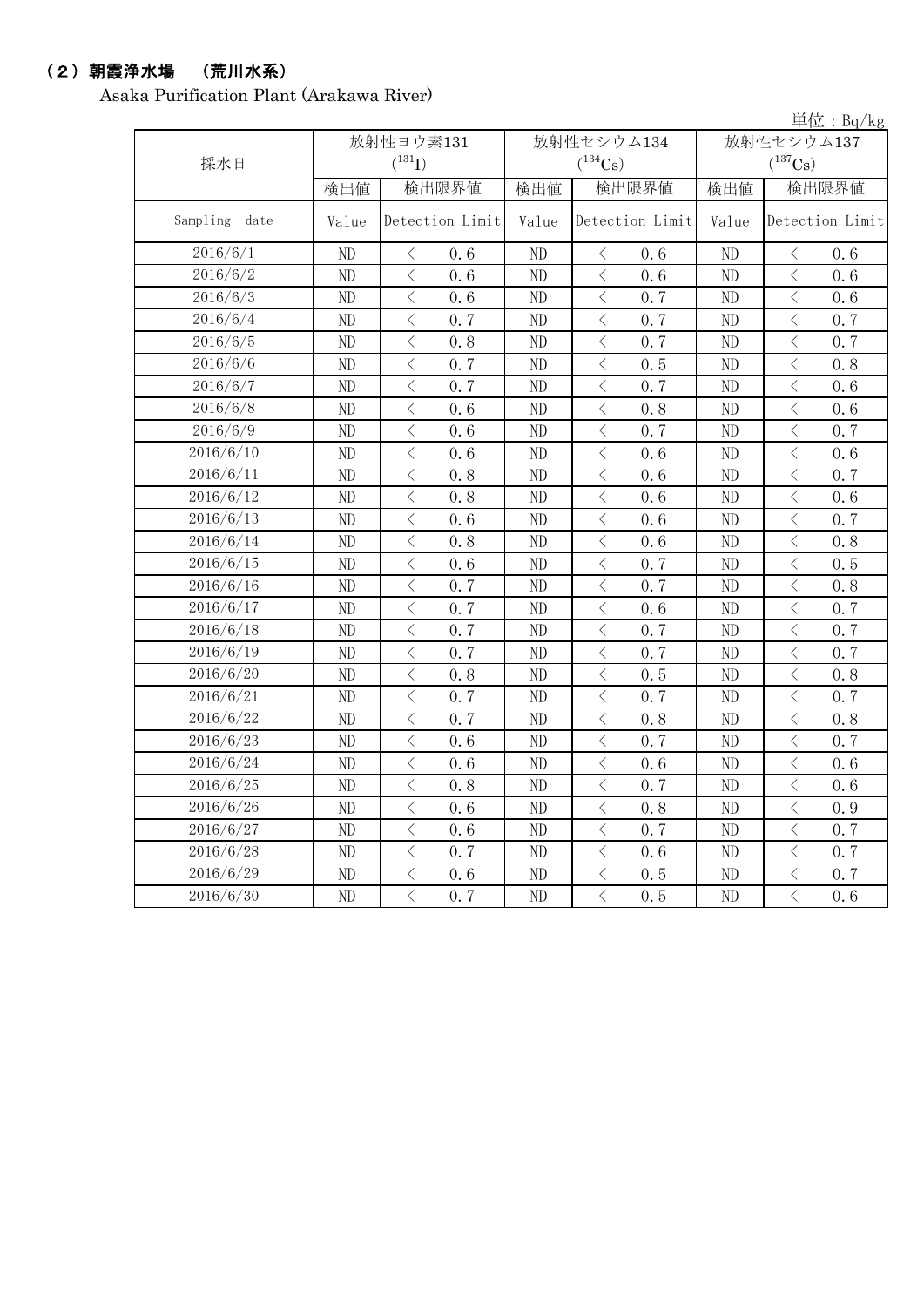### (3)小作浄水場 (多摩川水系)

Ozaku Purification Plant (Tamagawa River)

|               |          |                                                  |                |                                                 |                       | 単位: $Bq/kg$                                     |  |
|---------------|----------|--------------------------------------------------|----------------|-------------------------------------------------|-----------------------|-------------------------------------------------|--|
|               |          | 放射性ヨウ素131                                        |                | 放射性セシウム134                                      | 放射性セシウム137            |                                                 |  |
| 採水日           |          | $(^{131}I)$                                      |                | $(^{134}Cs)$                                    | $(^{137}\mathrm{Cs})$ |                                                 |  |
|               | 検出値      | 検出限界値                                            | 検出値            | 検出限界値                                           | 検出値                   | 検出限界値                                           |  |
| Sampling date | Value    | Detection Limit                                  | Value          | Detection Limit                                 | Value                 | Detection Limit                                 |  |
| 2016/6/1      | ND       | 0.7<br>$\lt$                                     | ND             | 0.6<br>$\langle$                                | ND                    | 0.7<br>$\langle$                                |  |
| 2016/6/2      | ND       | $\lt$<br>0, 8                                    | ND             | $\langle$<br>0.7                                | ND                    | $\langle$<br>0.8                                |  |
| 2016/6/3      | ND       | $\langle$<br>0.7                                 | ND             | $\langle$<br>0.6                                | ND                    | $\langle$<br>0.6                                |  |
| 2016/6/4      | ND       | $\overline{\left\langle \right\rangle }$<br>0.8  | ND             | $\lt$<br>0.7                                    | ND                    | $\langle$<br>0.6                                |  |
| 2016/6/5      | ND       | $\lt$<br>0.7                                     | ND             | $\lt$<br>0.7                                    | ND                    | $\,$ $\,$ $\,$<br>0.7                           |  |
| 2016/6/6      | ND       | $\langle$<br>0.7                                 | ND             | $\langle$<br>0.4                                | ND                    | $\,$ $\,$ $\,$<br>0.7                           |  |
| 2016/6/7      | ND       | $\lt$<br>0.7                                     | ND             | $\lt$<br>0.7                                    | ND                    | $\lt$<br>0.8                                    |  |
| 2016/6/8      | ND       | $\lt$<br>0.6                                     | ND             | $\lt$<br>0.7                                    | ND                    | $\lt$<br>0.5                                    |  |
| 2016/6/9      | ND       | $\lt$<br>0.6                                     | ND             | $\lt$<br>0.6                                    | ND                    | $\lt$<br>0.8                                    |  |
| 2016/6/10     | ND       | $\langle$<br>0.8                                 | ND             | $\langle$<br>0.7                                | ND                    | $\langle$<br>0.7                                |  |
| 2016/6/11     | ND       | $\lt$<br>0.9                                     | ND             | $\lt$<br>0.6                                    | ND                    | $\langle$<br>0.7                                |  |
| 2016/6/12     | ND       | $\langle$<br>0.8                                 | ND             | $\langle$<br>0.6                                | ND                    | $\,$ $\,$ $\,$<br>0.8                           |  |
| 2016/6/13     | ND       | $\overline{\left\langle \right\rangle }$<br>0.7  | ND             | $\overline{\left\langle \right\rangle }$<br>0.7 | ND                    | $\overline{\left\langle \right\rangle }$<br>0.7 |  |
| 2016/6/14     | ND       | $\overline{\left\langle \right\rangle }$<br>0.7  | N <sub>D</sub> | $\lt$<br>0.7                                    | ND                    | $\overline{\left\langle \right\rangle }$<br>0.8 |  |
| 2016/6/15     | ND       | $\lt$<br>0.7                                     | ND             | $\lt$<br>0.6                                    | ND                    | $\lt$<br>0.6                                    |  |
| 2016/6/16     | ND       | $\langle$<br>0, 6                                | ND             | $\overline{\left\langle \right\rangle }$<br>0.7 | ND                    | $\langle$<br>0.8                                |  |
| 2016/6/17     | $\rm ND$ | $\overline{\left\langle \right\rangle }$<br>0.7  | ND             | $\langle$<br>0.6                                | ND                    | $\langle$<br>0.6                                |  |
| 2016/6/18     | $\rm ND$ | $\langle$<br>0.7                                 | ND             | $\langle$<br>0.6                                | ND                    | $\,$ $\,$ $\,$<br>0.8                           |  |
| 2016/6/19     | ND       | $\lt$<br>0.7                                     | ND             | $\langle$<br>0.7                                | ND                    | $\lt$<br>0.7                                    |  |
| 2016/6/20     | ND       | $\overline{\left\langle \right\rangle }$<br>0.6  | ND             | $\langle$<br>0.7                                | ND                    | $\overline{\left\langle \right\rangle }$<br>0.7 |  |
| 2016/6/21     | ND       | $\langle$<br>0.6                                 | ND             | $\langle$<br>0.6                                | ND                    | $\langle$<br>0.7                                |  |
| 2016/6/22     | ND       | $\lt$<br>0.7                                     | ND             | $\lt$<br>0.7                                    | ND                    | $\lt$<br>0.8                                    |  |
| 2016/6/23     | ND       | $\lt$<br>0.6                                     | ND             | $\lt$<br>0.6                                    | ND                    | $\lt$<br>0.6                                    |  |
| 2016/6/24     | ND       | $\lt$<br>0.7                                     | ND             | $\langle$<br>0.6                                | ND                    | $\langle$<br>0.7                                |  |
| 2016/6/25     | ND       | $\lt$<br>0.9                                     | ND             | $\langle$<br>0.6                                | ND                    | $\lt$<br>0.7                                    |  |
| 2016/6/26     | ND       | $\lt$<br>0.7                                     | ND             | $\lt$<br>0.7                                    | ND                    | $\lt$<br>0.7                                    |  |
| 2016/6/27     | ND       | $\overline{\left\langle \right\rangle }$<br>0, 6 | ND             | $\langle$<br>0.6                                | ND                    | $\langle$<br>0.6                                |  |
| 2016/6/28     | ND       | $\overline{\left\langle \right\rangle }$<br>0.7  | ND             | $\langle$<br>0.7                                | ND                    | $\langle$<br>0.5                                |  |
| 2016/6/29     | ND       | $\lt$<br>0.7                                     | ND             | $\lt$<br>0.7                                    | ND                    | $\,<\,$<br>0.6                                  |  |
| 2016/6/30     | ND       | $\overline{\left\langle \right\rangle }$<br>0.5  | ND             | $\overline{\left\langle \right\rangle }$<br>0.5 | ND                    | $\langle$<br>0.7                                |  |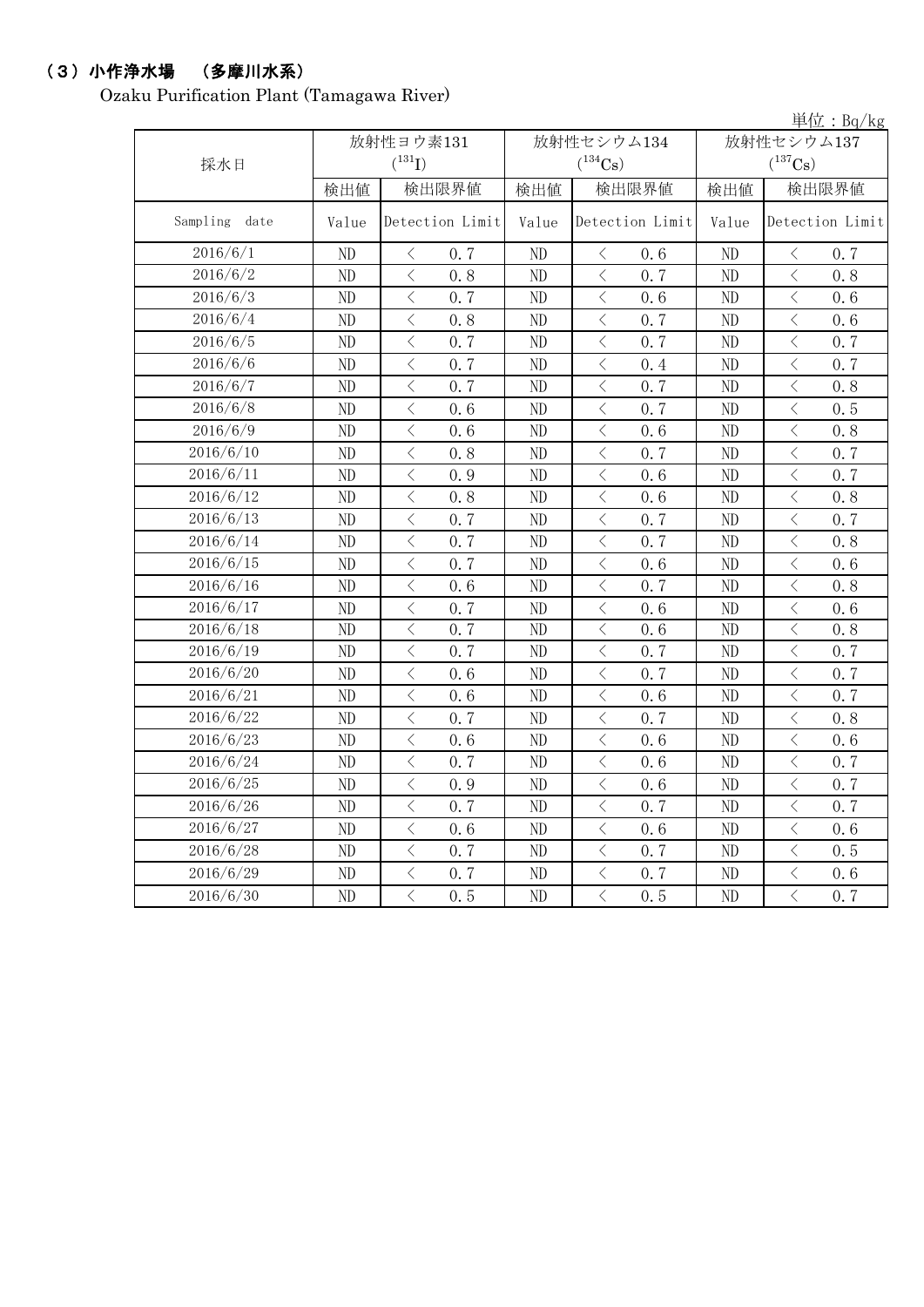## (4)東村山浄水場 (多摩川・荒川水系)

Higashi-murayama Purification Plant (Tamagawa・Arakawa River)

|               |       |                                                 |                          |                                                 |            | 単位: $Bq/kg$                                     |  |
|---------------|-------|-------------------------------------------------|--------------------------|-------------------------------------------------|------------|-------------------------------------------------|--|
|               |       | 放射性ヨウ素131                                       |                          | 放射性セシウム134                                      | 放射性セシウム137 |                                                 |  |
| 採水日           |       | $(^{131}I)$                                     |                          | $(^{134}Cs)$                                    |            | $(^{137}\mathrm{Cs})$                           |  |
|               | 検出値   | 検出限界値                                           | 検出値                      | 検出限界値                                           | 検出値        | 検出限界値                                           |  |
| Sampling date | Value | Detection Limit                                 | Detection Limit<br>Value |                                                 | Value      | Detection Limit                                 |  |
| 2016/6/1      | ND    | $\langle$<br>0.7                                | ND                       | $\langle$<br>0.5                                | ND         | $\lt$<br>0, 7                                   |  |
| 2016/6/2      | ND    | $\langle$<br>0.6                                | ND                       | $\langle$<br>0.5                                | ND         | $\langle$<br>0.6                                |  |
| 2016/6/3      | ND    | $\langle$<br>0.7                                | ND                       | $\lt$<br>0.7                                    | ND         | $\lt$<br>0.6                                    |  |
| 2016/6/4      | ND    | $\lt$<br>0.7                                    | ND                       | $\langle$<br>0.5                                | ND         | $\langle$<br>0.6                                |  |
| 2016/6/5      | ND    | $\lt$<br>0.7                                    | ND                       | $\lt$<br>0.7                                    | ND         | $\lt$<br>0.8                                    |  |
| 2016/6/6      | ND    | $\, \leq$<br>0.7                                | ND                       | $\, \triangleleft$<br>0.6                       | ND         | $\lt$<br>0.8                                    |  |
| 2016/6/7      | ND    | $\lt$<br>0.6                                    | ND                       | $\, \triangleleft$<br>0.6                       | ND         | $\lt$<br>0.6                                    |  |
| 2016/6/8      | ND    | $\lt$<br>0, 7                                   | ND                       | $\lt$<br>0.7                                    | ND         | $\lt$<br>0.7                                    |  |
| 2016/6/9      | ND    | $\,$ $\,$ $\,$<br>0.6                           | ND                       | $\langle$<br>0.7                                | ND         | $\lt$<br>0.6                                    |  |
| 2016/6/10     | ND    | $\lt$<br>0, 6                                   | ND                       | $\langle$<br>0, 7                               | ND         | $\overline{\left\langle \right\rangle }$<br>0.6 |  |
| 2016/6/11     | ND    | $\lt$<br>0.7                                    | ND                       | $\,$ $\,$ $\,$<br>0.6                           | ND         | $\lt$<br>0.6                                    |  |
| 2016/6/12     | ND    | $\langle$<br>0.7                                | ND                       | $\,$ $\,$ $\,$<br>0.7                           | ND         | $\lt$<br>0.7                                    |  |
| 2016/6/13     | ND    | $\lt$<br>0.7                                    | ND                       | $\langle$<br>0.7                                | ND         | $\lt$<br>0.6                                    |  |
| 2016/6/14     | ND    | $\langle$<br>0.6                                | ND                       | $\langle$<br>0, 6                               | ND         | $\overline{\left\langle \right\rangle }$<br>0.6 |  |
| 2016/6/15     | ND    | $\lt$<br>0.6                                    | ND                       | $\lt$<br>0.7                                    | ND         | $\,$ $\,$ $\,$<br>0.7                           |  |
| 2016/6/16     | ND    | $\langle$<br>0.7                                | ND                       | $\lt$<br>0.7                                    | ND         | $\,$ $\,$ $\,$<br>0.7                           |  |
| 2016/6/17     | ND    | $\lt$<br>0.6                                    | ND                       | $\lt$<br>0.7                                    | ND         | $\lt$<br>0.8                                    |  |
| 2016/6/18     | ND    | $\langle$<br>0.7                                | ND                       | $\langle$<br>0, 6                               | ND         | $\overline{\left\langle \right\rangle }$<br>0.7 |  |
| 2016/6/19     | ND    | $\lt$<br>0.8                                    | ND                       | $\lt$<br>0.6                                    | ND         | $\lt$<br>0.7                                    |  |
| 2016/6/20     | ND    | $\langle$<br>0.7                                | ND                       | $\overline{\left\langle \right\rangle }$<br>0.7 | ND         | $\overline{\left\langle \right\rangle }$<br>0.7 |  |
| 2016/6/21     | ND    | $\lt$<br>0.7                                    | ND                       | $\,$ $\,$ $\,$<br>0.7                           | ND         | $\lt$<br>0.7                                    |  |
| 2016/6/22     | ND    | $\langle$<br>0.7                                | ND                       | $\langle$<br>0.6                                | ND         | $\langle$<br>0.7                                |  |
| 2016/6/23     | ND    | $\lt$<br>0.7                                    | ND                       | $\lt$<br>0.7                                    | ND         | $\,$ $\,$ $\,$<br>0.7                           |  |
| 2016/6/24     | ND    | $\langle$<br>0.7                                | ND                       | $\lt$<br>0.7                                    | ND         | $\langle$<br>0.8                                |  |
| 2016/6/25     | ND    | $\,$ $\,$ $\,$<br>0.7                           | ND                       | $\lt$<br>0.8                                    | ND         | $\overline{\left\langle \right\rangle }$<br>0.7 |  |
| 2016/6/26     | ND    | $\langle$<br>0.7                                | ND                       | $\lt$<br>0.6                                    | ND         | $\lt$<br>0.8                                    |  |
| 2016/6/27     | ND    | $\langle$<br>0.7                                | ND                       | $\langle$<br>0.6                                | ND         | $\overline{\left\langle \right\rangle }$<br>0.7 |  |
| 2016/6/28     | ND    | $\lt$<br>0.7                                    | ND                       | $\,$ $\,$ $\,$<br>0.7                           | ND         | $\lt$<br>0.7                                    |  |
| 2016/6/29     | ND    | $\langle$<br>0.7                                | ND                       | $\lt$<br>0.7                                    | ND         | $\langle$<br>0.8                                |  |
| 2016/6/30     | ND    | $\overline{\left\langle \right\rangle }$<br>0.7 | ND                       | $\lt$<br>0.6                                    | ND         | $\,$ $\,$ $\,$<br>0.8                           |  |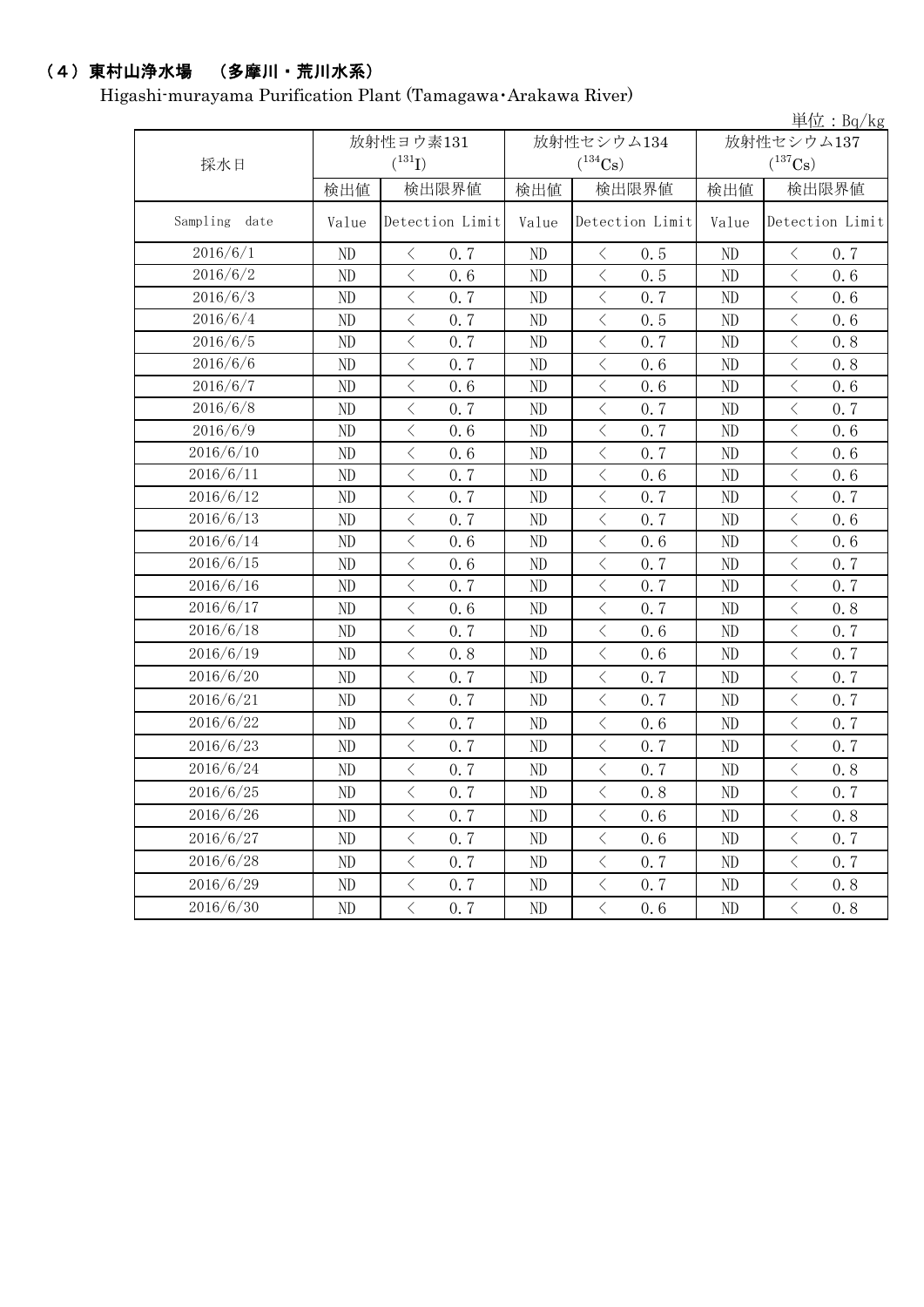#### (5)長沢浄水場 (相模川水系)

Nagasawa Purification Plant (Sagamigawa River)

単位:Bq/kg 検出値 | 検出限量 | 検出限界値 | 検出値 | 検出限界値 Sampling date | Value | Detection Limit | Value | Detection Limit | Value | Detection Limit ND  $\vert$   $\langle$  0.6  $\vert$  ND  $\vert$   $\langle$  0.6  $\vert$  ND  $\vert$   $\langle$  0.7 ND < 0.7 ND < 0.8 ND < 0.8 ND  $\vert$   $\langle$  0.7  $\vert$  ND  $\vert$   $\langle$  0.7  $\vert$  ND  $\vert$   $\langle$  0.7 ND  $\vert$   $\langle$  0.7  $\vert$  ND  $\vert$   $\langle$  0.6  $\vert$  ND  $\vert$   $\langle$  0.7 ND  $\vert$   $\langle$  0.7  $\vert$  ND  $\vert$   $\langle$  0.7  $\vert$  ND  $\vert$   $\langle$  0.6 ND  $\vert$   $\langle$  0.5  $\vert$  ND  $\vert$   $\langle$  0.7  $\vert$  ND  $\vert$   $\langle$  0.6 ND  $\vert$   $\langle$  0.6  $\vert$  ND  $\vert$   $\langle$  0.6  $\vert$  ND  $\vert$   $\langle$  0.7 ND  $\vert$   $\langle$  0.7  $\vert$  ND  $\vert$   $\langle$  0.7  $\vert$  ND  $\vert$   $\langle$  0.7 ND  $\vert$   $\langle$  0.6  $\vert$  ND  $\vert$   $\langle$  0.7  $\vert$  ND  $\vert$   $\langle$  0.7 ND < 0.6 ND < 0.8 ND < 0.7 ND  $\vert$   $\langle$  0.8  $\vert$  ND  $\vert$   $\langle$  0.7  $\vert$  ND  $\vert$   $\langle$  0.7 ND < 0.8 ND < 0.6 ND < 0.6 ND  $\vert$   $\langle$  0.7  $\vert$  ND  $\vert$   $\langle$  0.7  $\vert$  ND  $\vert$   $\langle$  0.6 ND  $\vert$   $\langle$  0.6  $\vert$  ND  $\vert$   $\langle$  0.7  $\vert$  ND  $\vert$   $\langle$  0.7 ND  $\vert$   $\langle$  0.6  $\vert$  ND  $\vert$   $\langle$  0.6  $\vert$  ND  $\vert$   $\langle$  0.7 ND  $\vert$   $\langle$  0.7  $\vert$  ND  $\vert$   $\langle$  0.6  $\vert$  ND  $\vert$   $\langle$  0.7 ND < 0.6 ND < 0.7 ND < 0.6 ND  $\vert$   $\langle$  0.7  $\vert$  ND  $\vert$   $\langle$  0.6  $\vert$  ND  $\vert$   $\langle$  0.7 ND  $\vert$   $\langle$  0.7  $\vert$  ND  $\vert$   $\langle$  0.6  $\vert$  ND  $\vert$   $\langle$  0.7 ND  $\vert$   $\langle$  0.6  $\vert$  ND  $\vert$   $\langle$  0.7  $\vert$  ND  $\vert$   $\langle$  0.7 ND  $\vert$   $\langle$  0.7  $\vert$  ND  $\vert$   $\langle$  0.7  $\vert$  ND  $\vert$   $\langle$  0.7 ND  $\vert$   $\langle$  0.6  $\vert$  ND  $\vert$   $\langle$  0.6  $\vert$  ND  $\vert$   $\langle$  0.7 ND < 0.6 ND < 0.4 ND < 0.8 ND < 0.6 ND < 0.7 ND < 0.7 ND  $\vert$   $\langle$  0.9  $\vert$  ND  $\vert$   $\langle$  0.7  $\vert$  ND  $\vert$   $\langle$  0.7 ND < 0.8 ND < 0.7 ND < 0.8 ND  $\vert$   $\langle$  0.7  $\vert$  ND  $\vert$   $\langle$  0.6  $\vert$  ND  $\vert$   $\langle$  0.7 ND  $\vert$   $\langle$  0.7  $\vert$  ND  $\vert$   $\langle$  0.7  $\vert$  ND  $\vert$   $\langle$  0.7 ND < 0.6 ND < 0.6 ND < 0.6 ND  $\vert$   $\langle$  0.7  $\vert$  ND  $\vert$   $\langle$  0.6  $\vert$  ND  $\vert$   $\langle$  0.7 2016/6/12 2016/6/13 2016/6/14 2016/6/15 2016/6/24 2016/6/11 2016/6/9 2016/6/8 2016/6/4 2016/6/10 2016/6/5 2016/6/6 2016/6/7 2016/6/26 2016/6/27 2016/6/28 2016/6/29 2016/6/25 2016/6/23 2016/6/22 2016/6/21 2016/6/18 2016/6/16 2016/6/30 2016/6/19 採水日 放射性ヨウ素131  $(^{131}\text{I})$ 放射性セシウム134  $(^{134}Cs)$ 放射性セシウム137  $(^{137}\text{Cs})$ 2016/6/17 2016/6/2 2016/6/1 2016/6/20 2016/6/3